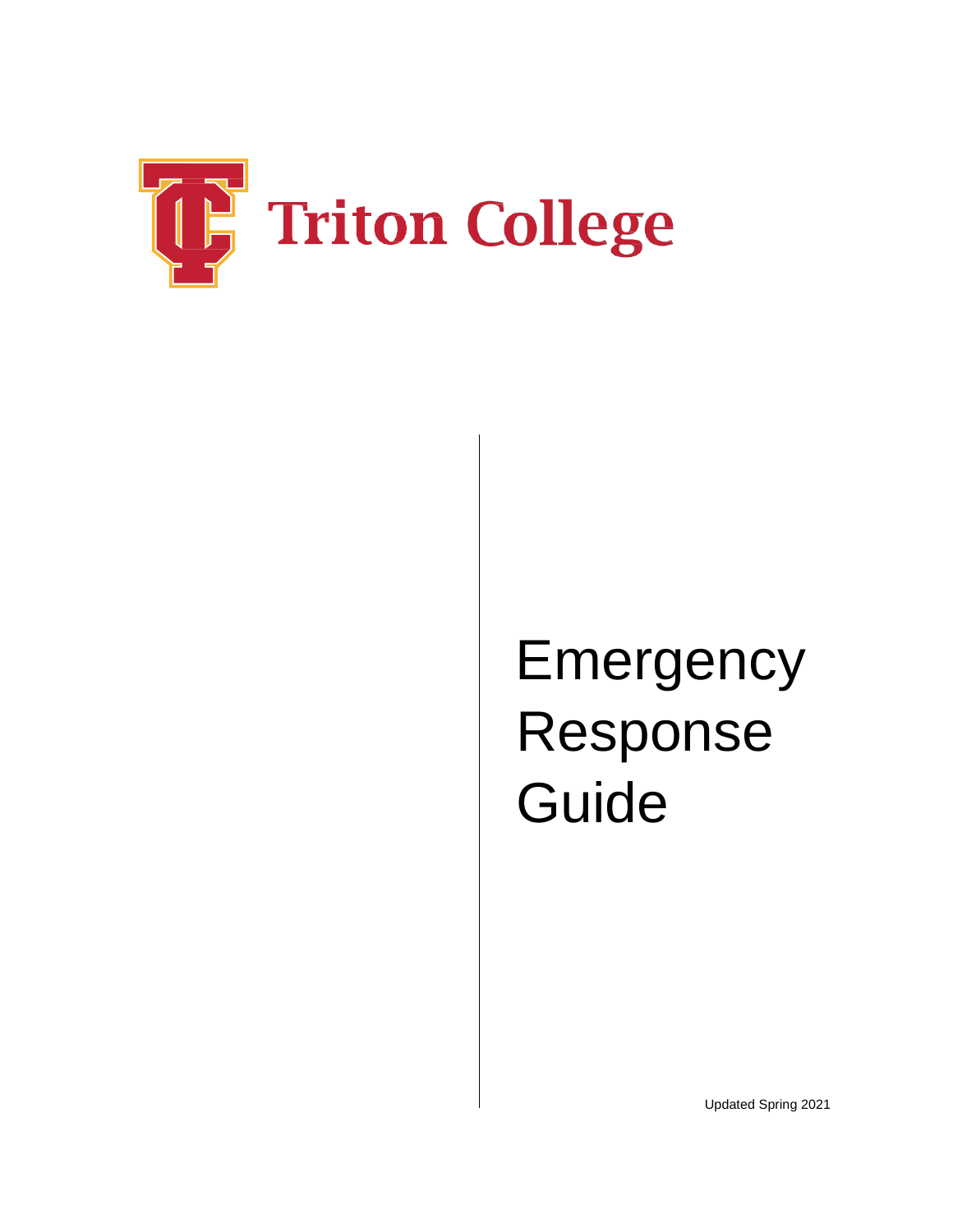## **Emergency Situations, General**

No plan can anticipate every event and circumstances will dictate appropriate responses to as of yet unknown events, however, certain behaviors will be beneficial in most situations.

- A. Remain calm.
- B. Render aid to anyone injured within the limits of your abilities.
- C. Assist responding agencies by sharing your knowledge of events and by following their directions for your safety.
- D. Remember communication. The Police Department serves as a center for coordinating information and services should any type of emergency response be required. This includes contacts with local, state, and federal law enforcement officials, with fire and medical services, and emergency management agencies.

One can reach the Triton Police Department by dialing 11 or 708/456-6911 (direct line).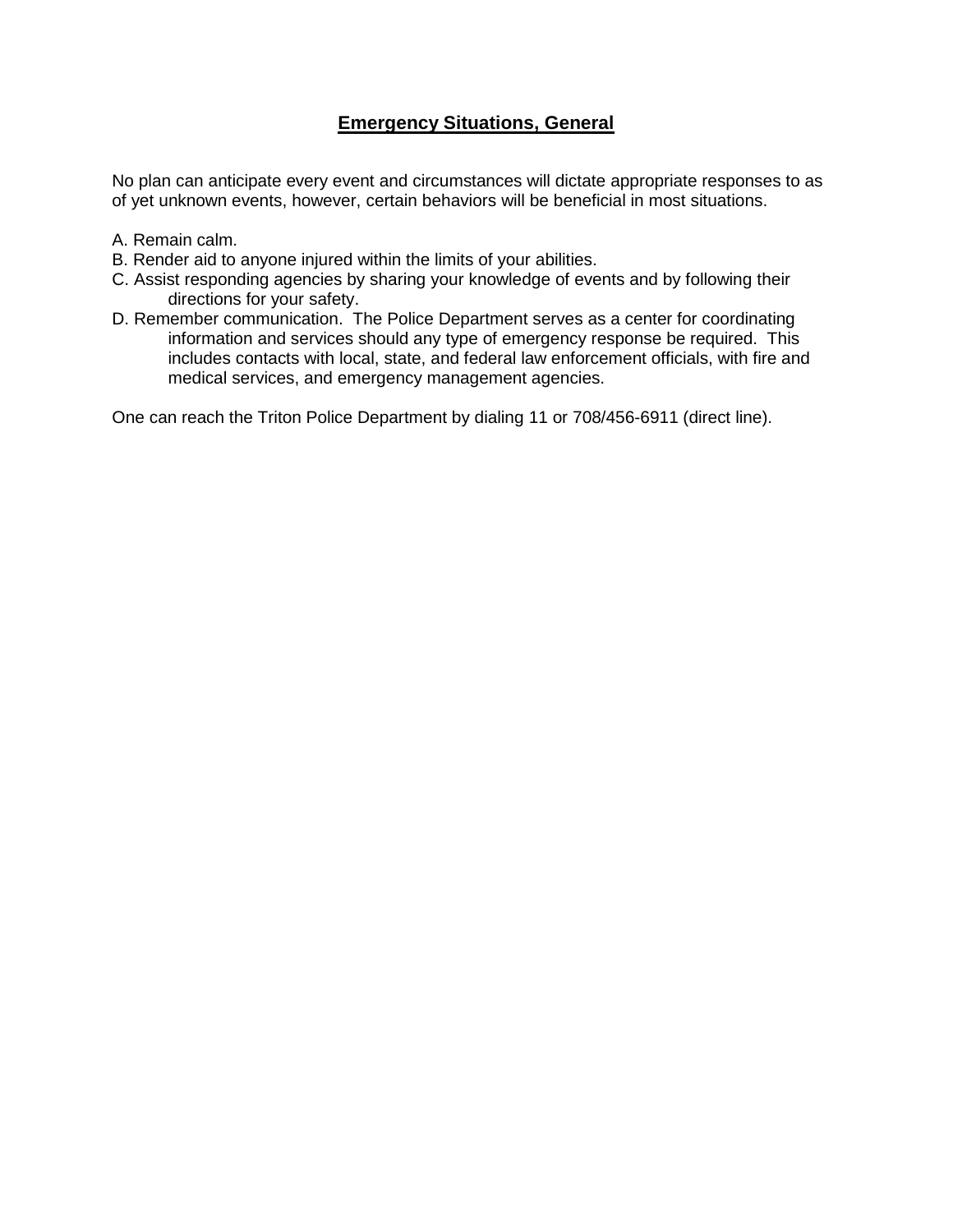## **Response to a Hostile Situation, Including Active Shooter, Law Enforcement Emergencies**

- A. General Information
	- 1. Be alert to suspicious situations or persons and report them to the Triton Police Department by dialing 11 or 708/456-6911 (direct line).
	- 2. If you are a victim of or witness to any on-campus violation of the law, such as assault, robberies, or theft, contact the TCPD.
	- 3. Notify the TCPD as soon as possible and provide them with the following information: a. Nature of incident.
		- b. Location of incident.
		- c. Description of person involved.
		- d. Description of property involved.
- B. Hostile Intruder in a Building

**1. (Escape – GET OUT)** if one can safely make it out of the building by running away, and then they should do so. This is normally one's best option. Note: One must know the exact location of the hostile intruder before leaving an area of safety. Also one must consider the fact that there may be more than one hostile intruder

- a. Do not run in a straight line.
- b. Attempt to keep objects such as, desks, cabinets, fixtures, etc… between you and the hostile person(s).

**2. (Shelter in Place- HIDE OUT)** If running from the building is not a viable option, Faculty (staff) should immediately lock students and themselves in an office or the classroom. If not already in a locking office or classroom, exit the building or find a locking office or classroom.

a. Do not sound the fire alarm.

- b. Keep classrooms secure until police arrive and give directions.
- C. Hostile Intruder(s) on the grounds of the campus
	- 1 Run away **(GET OUT)** from the threat if you can, as fast as you can.
	- 2 Refer to **(Escape-GET OUT).**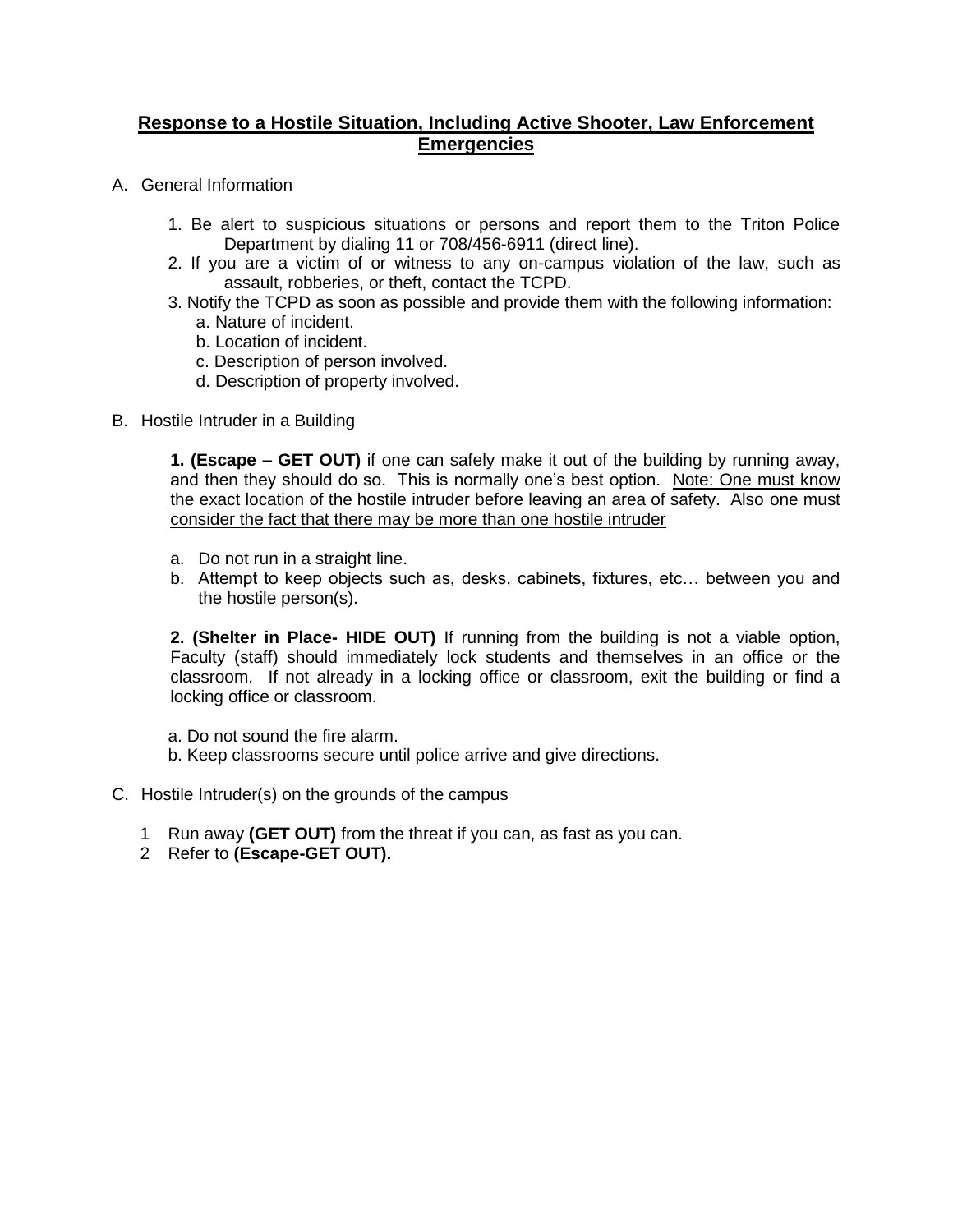## **Medical Assistance and First Aid**

The following guidelines shall govern the actions of Triton College employees or students requesting medical assistance for themselves or others in need.

- A. In the event that a student, visitor, or employee injures him/her or falls ill, the student or employee shall make every effort to assist that person in the following ways:
	- *1.* The Triton Police Department by dialing 11 or 708/456-6911 (direct line). (\*24 hours a day/ 7 days a week)

(One may dial "911" for serious illness or injuries)

#### AND/OR

The college nurse shall be contacted at Ext. 3051. Health Services is located in the southeast part of the College Center – G 109 (\*limited hours available).

- 2. The caller should remain calm and give the following information to the TCPD and/or the Nurse's Office.
	- a. Caller's name and location
	- b. Injured person's exact location (must be specific)
	- c. Injured person's condition if known (i.e. fainted, bleeding)
	- d. Caller should hold on the line until emergency services are dispatched and should return to the injured party and wait for assistance to arrive or as directed by the TCPD or Health Services personnel.
	- B. TCPD and/or Health Services personnel shall render necessary aid and shall assess the situation and determine the need for further assistance (i.e. ambulance, additional manpower, etc.)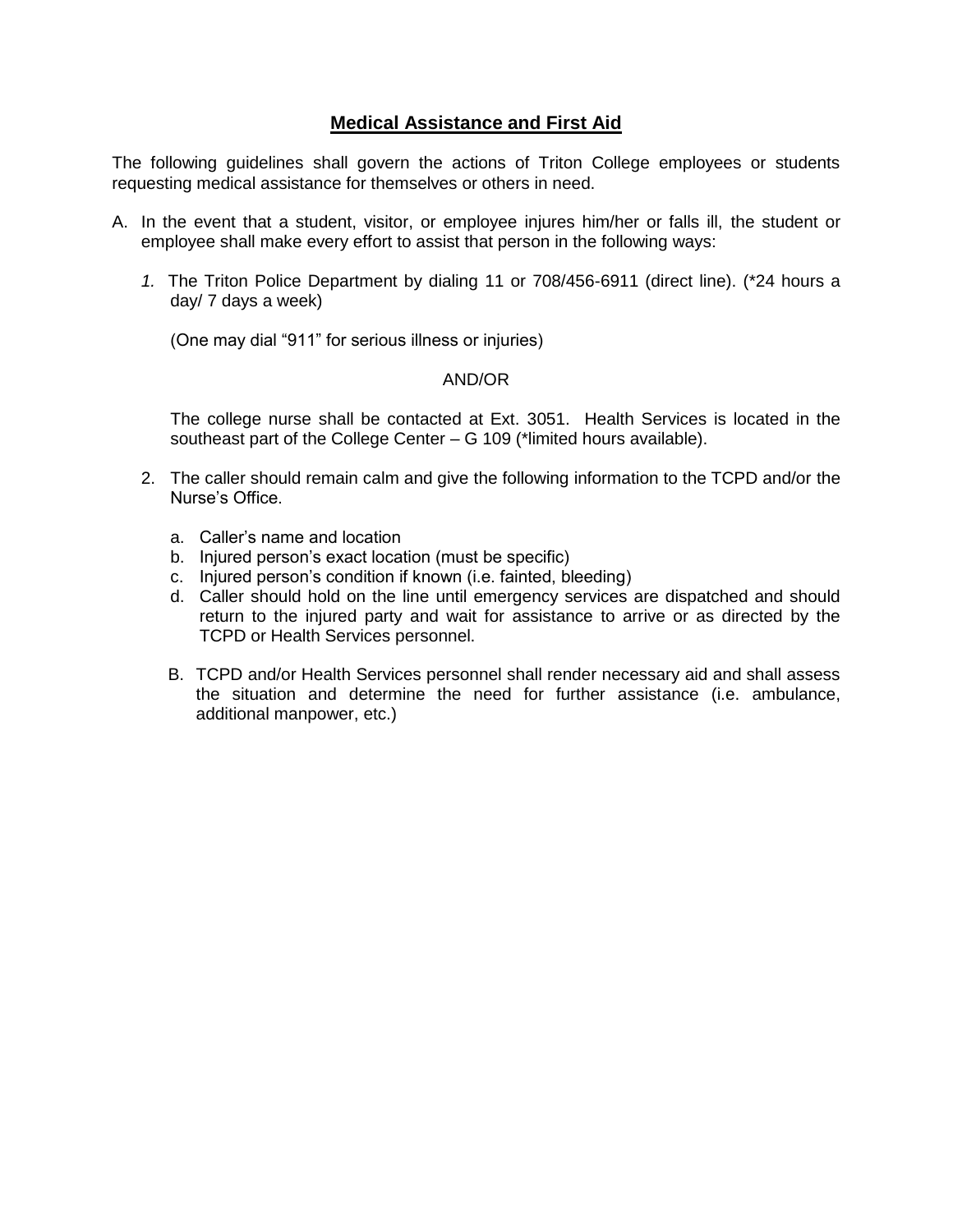## **Power Failure(s)**

During a power failure, faculty, students and staff should remain in the building or classroom until power is restored or until directions are given to evacuate. Faculty and staff who are operating special equipment, such as science lab equipment, computers, equipment using electrical motors, etc., should shut down the equipment while waiting for power to be restored.

If power is not restored within a reasonable amount of time, directives will be given to faculty, students and staff to evacuate or take other action.

(Certain areas on campus, such as the IT Services Department, Engineers, Police, etc., have established procedures specific to their area of responsibility. During a power failure, these areas should activate their own internal plan to mitigate impact of the situation)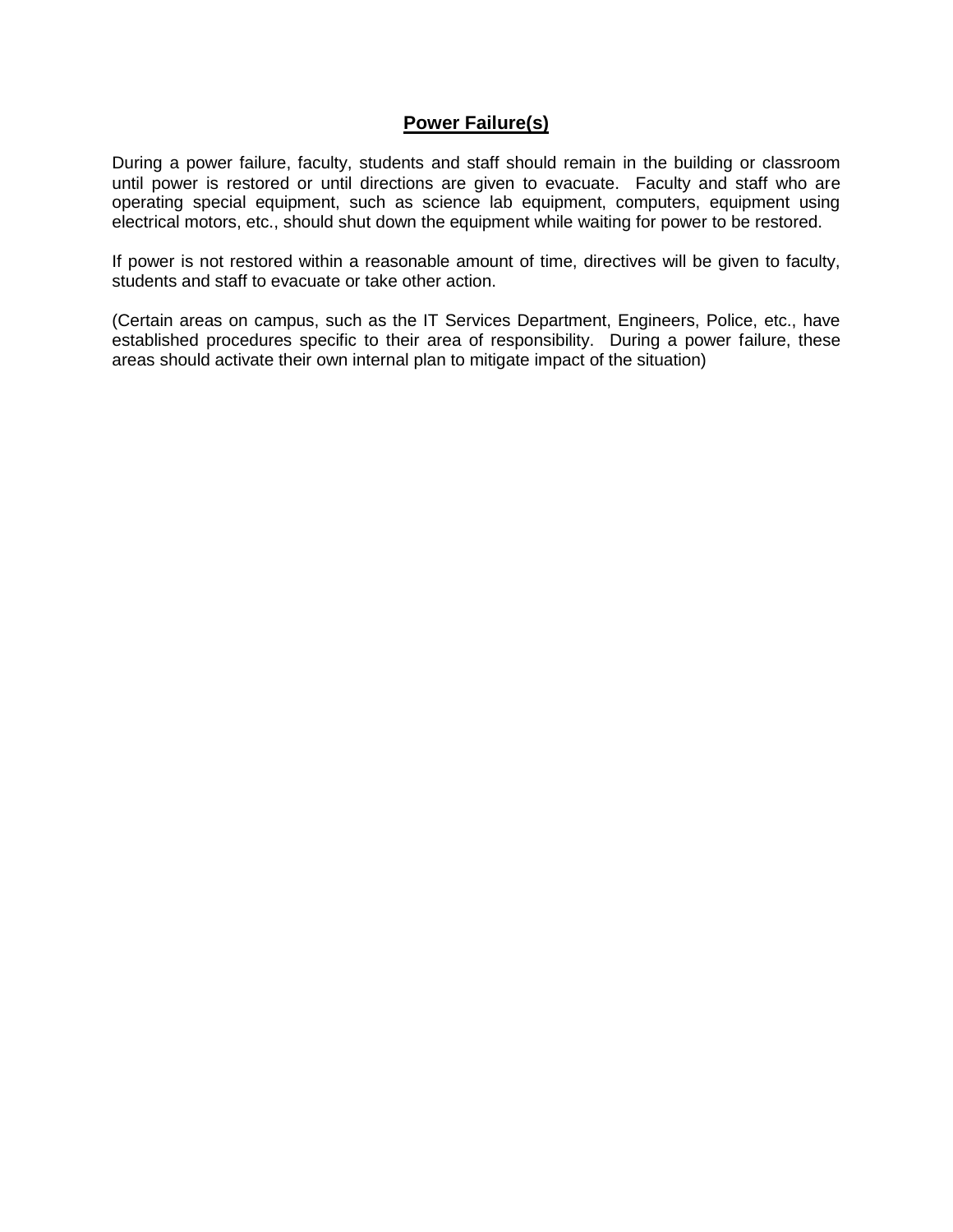# **Fire Emergencies**

1. **Pull fire alarm.** Evacuate and close doors as you go without locking them.

## 2. **Evacuate building using the most direct route and nearest exit.**

### 3. **Do not use elevators.**

4. Once outside, move to a clear area at least 150 yards away from the affected building. Keep the walkways clear for emergency vehicles. DO NOT RETURN TO AN EVACUATED BUILDING unless directed to do so by the Triton College POLICE DEPARTMENT.

5. Each instructor shall make an accurate check of all students under their responsibility.

### 6. **NOTIFY EMERGENCY PERSONNEL OF PERSONS WITH DISABILITIES WHO ARE IN THE BUILDING AND NEED HELP TO EVACUATE.**

7. Notify Triton College Police Department (TCPD) concerning any special circumstances such as failure of the staff to evacuate persons with disabilities. This information will be forwarded to the Fire Department.

8. Should you become trapped in the building, dial **911**, if possible, to inform TCPD of your location. If a window is available, attempt to attract the attention of TCPD or emergency response personnel.

### **When Evacuation is Complete**

- 1. The class or work group shall remain in a tight group until further orders are received.
- 2. When the building is ready for occupancy, the police or fire department will give the reentry order.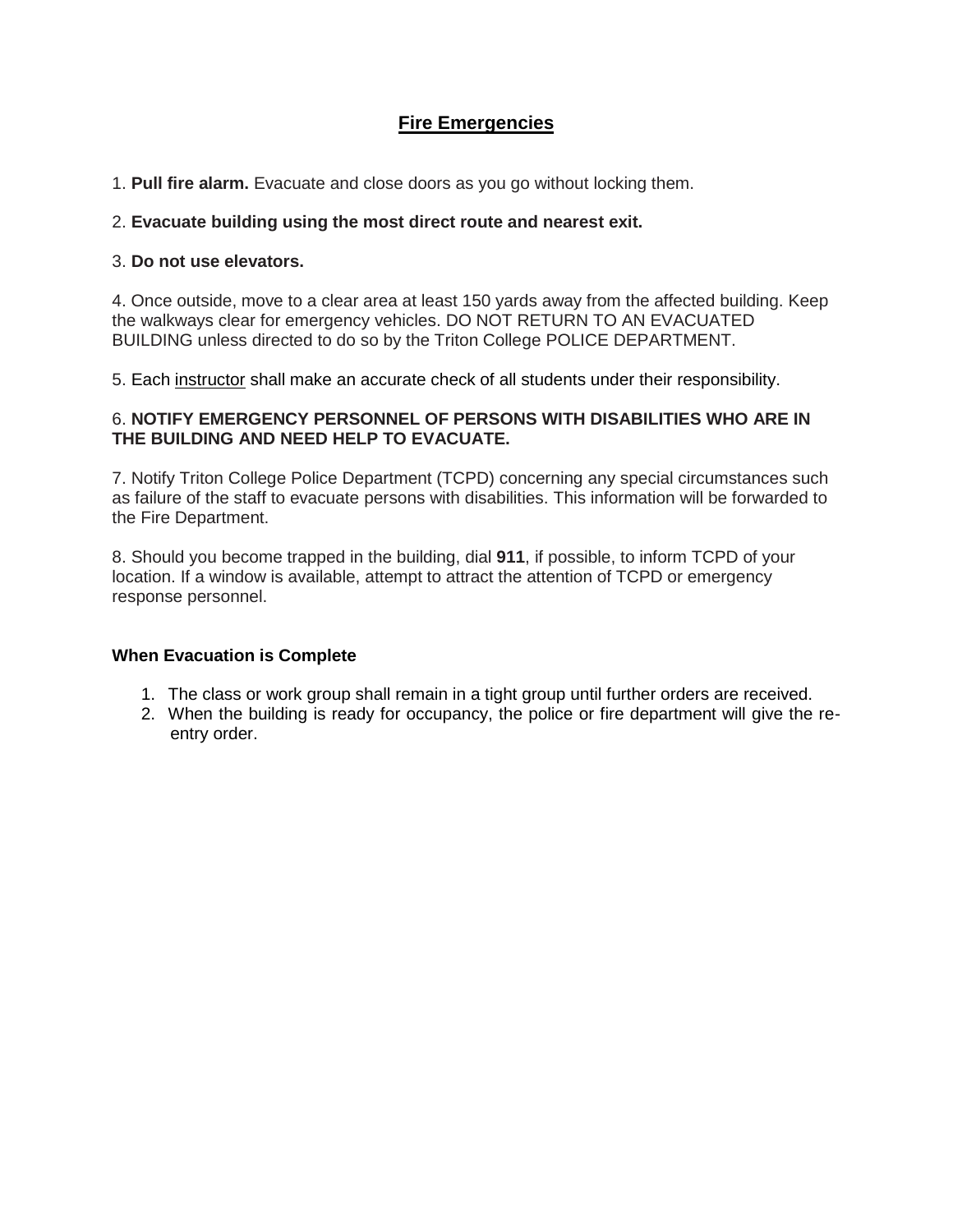## **Severe Weather**

#### **Severe Weather - General**

Among the more common forms of severe weather in our area are thunder storms, hail and tornadoes. The safest place to be during any of these storms is inside a secure structure as most damage occurs as a result of broken glass and flying debris. All classrooms at the college have floor plans posted, advising of safe places within the college to seek shelter during severe weather. If you find yourself in a storm, proceed with the following guidelines.

- A. Follow room instructions and move to a place of safety.
- B. Move away from windows.
- C. Seek hallways or rooms without windows. If time allows, move to lower building levels.
- D. Stairwells (without windows) are also safe locations during severe weather.
- E. Avoid rooms with large roof spans such as the gymnasium, Café' or theaters.
- F. If outside, avoid downed power lines and trees and try to get to a building.
- G. Wait until storm passes and "All Clear" message is issued.

In the aftermath of severe weather, there could be significant damage to any or all the structures of the College. If there is severe damage affecting utilities, such as water, gas and electricity, it may be necessary to evacuate buildings. With any notification to "Evacuate the Building", it is important to move sufficiently far away from the building to prevent any injury.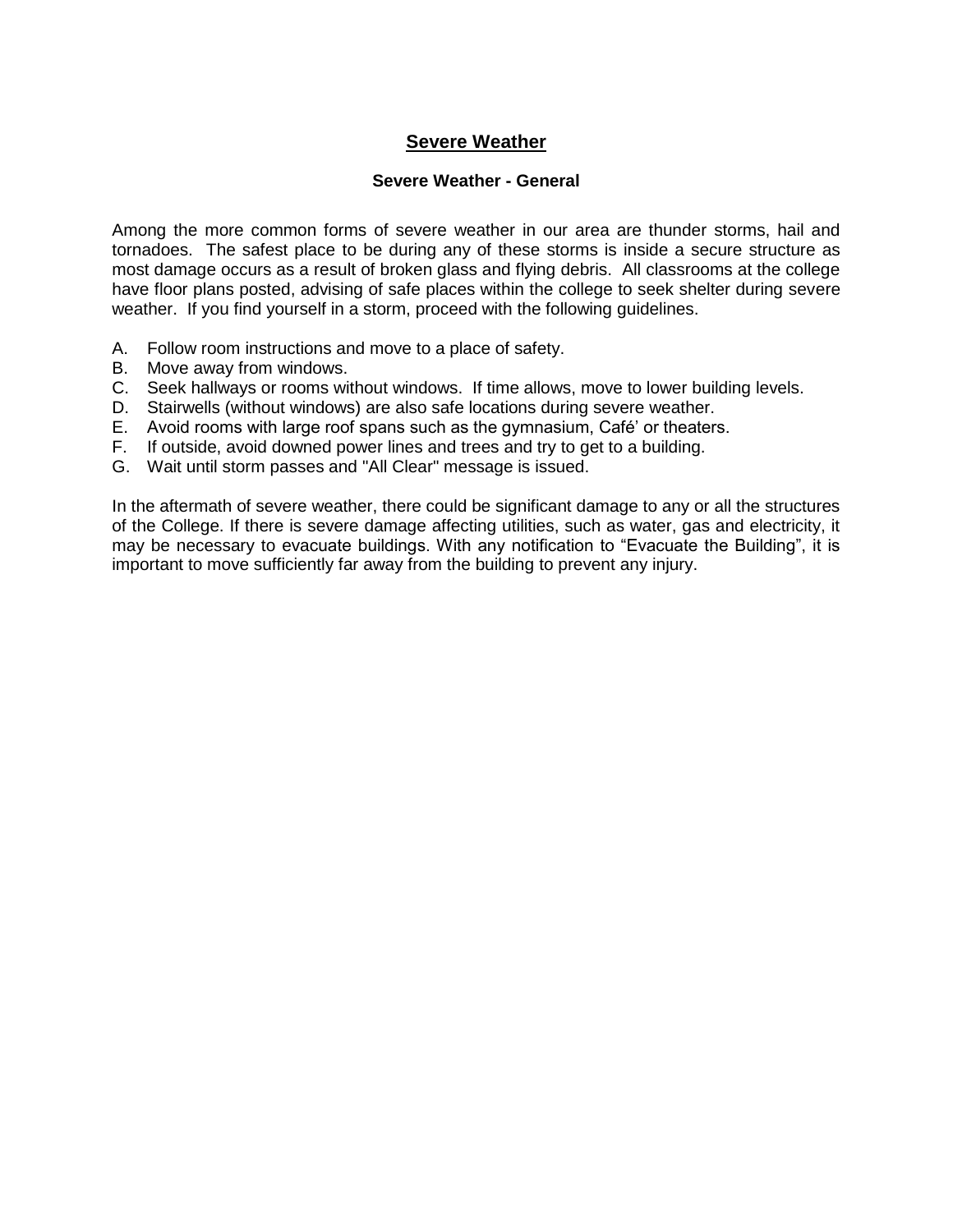## **Bomb Threats / Found Devices**

# **NOTE : Do not use two way radios or cell phones within 500ft of a suspected package or device**

A. Any Triton College student or employee receiving notification of a bomb threat or the discovery of any suspected explosive or incendiary device shall immediately contact the Triton Police Department by dialing 11 or 708/456-6911 (direct line).

Upon receiving such notification by telephone, the person receiving the call shall make every effort to obtain the following information:

- 1. Exact location of the device or package & time of detonation
- 2. Description of the device & location. (What is it in or how is it concealed)
- 3. Name of caller and/or organization affiliation & their location.
- 4. Reason bomb was placed on campus
- 5. Phone number of telephone from which call was received on.
- 6. Any other information as description of caller and/or his/her location (speech, background noises, exact language used, special identifying characteristics, sex, race, age, etc.).
- B. Upon making notification to the police department, each student or employee shall also report the identity of any persons who may have overheard the call, whether or not the call was recorded and other information as directed by the police official**. Bomb threat calls should not be discussed with any other personnel.**

(If the bomb threat is left on voice mail, save the call and contact police. Do not share the call with other employees or students until the police arrive.)

- C. Triton College PD will conduct a detailed search and investigation. **Do not self initiate any investigation**
- D. Evacuation decision will be made by the Triton College PD, If ordered to evacuate please use stairs only (Not elevators), and notify emergency personnel of persons with disabilities who are in the building and need help to evacuate.
- E. Follow all directions from the Triton College PD, if ordered to evacuate ensure to move at least 500 feet from the building.
- F. Triton College PD will advise all personnel on what further direction to do and when clear to return to the building.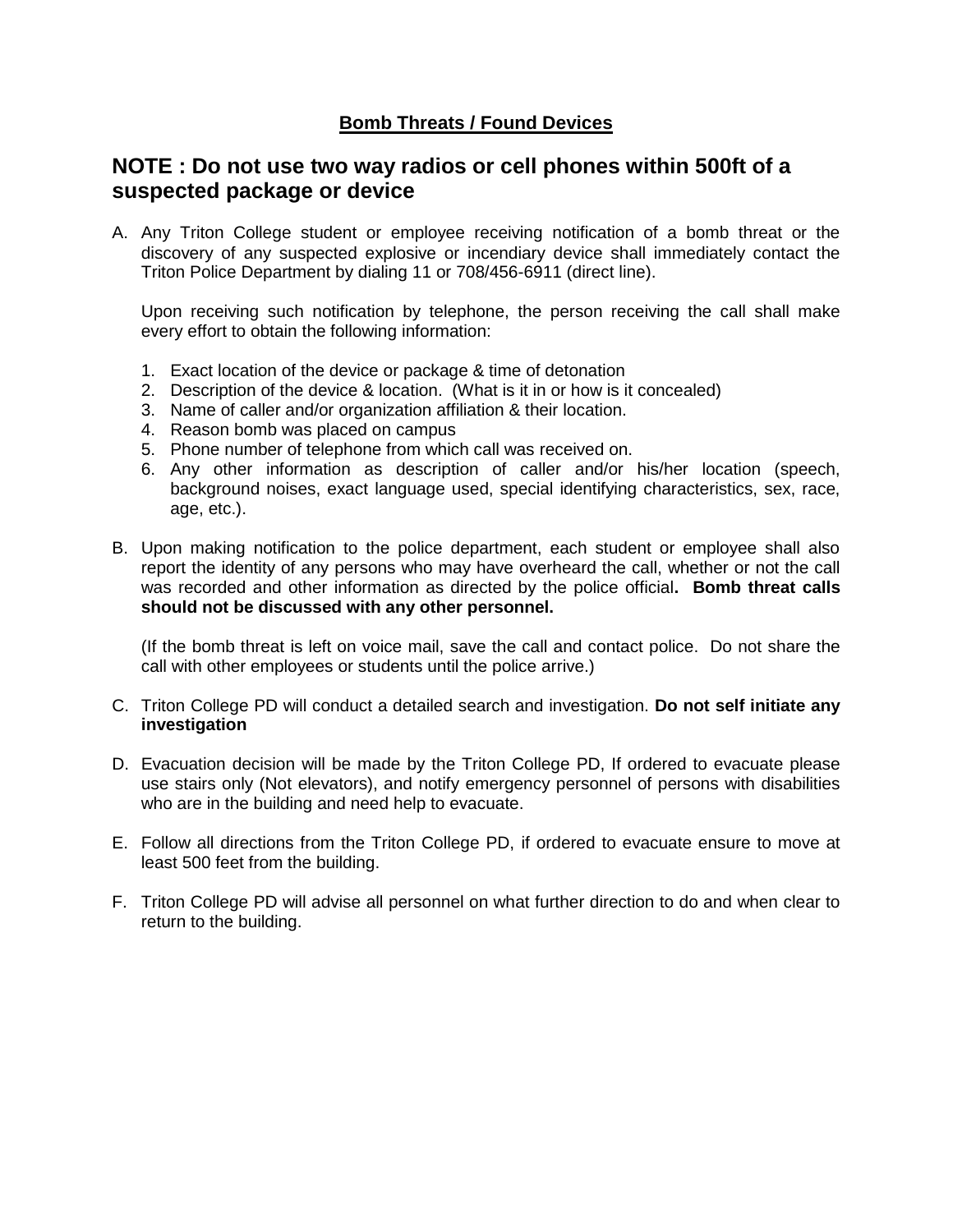## **Suspicious Package**

#### **If you receive or discover a suspicious package or device:**

### **DO NOT TOUCH IT, TAMPER WITH IT, OR MOVE IT!**

#### **Triton Police Department by dialing 11 or 708/456-6911 (direct line). (\*24 hours a day/ 7 days a week)**

\*Do not use a cell phone within 500 feet of the suspicious package.

#### **What constitutes a suspicious letter or parcel?**

Some typical characteristics which should trigger suspicion include letters or parcels that:

- 1. Have a powdery substance on the outside.
- 2. Are unexpected or from someone unfamiliar to you.
- 3. Have excessive postage.
- 4. Handwritten on poorly typed addresses, incorrect titles or titles with no name.
- 5. Misspellings of common words.
- 6. Are addressed to someone no longer with your organization or are otherwise outdated.
- 7. Have no return address or have one that can't be verified as legitimate.
- 8. Are of unusual weight, given their size, or are lopsided or oddly shaped.
- 9. Have an unusual amount of tape.
- 10. Are marked with restrictive endorsements, such as "Personal" or "Confidential."
- 11. Have strange odors or stains.

#### **What to do if you receive a suspicious package or parcel:**

Handle with care. Do no shake or bump. Isolate it immediately. Don't open, smell, touch or taste. Treat it as suspect. Call the Triton Police immediately.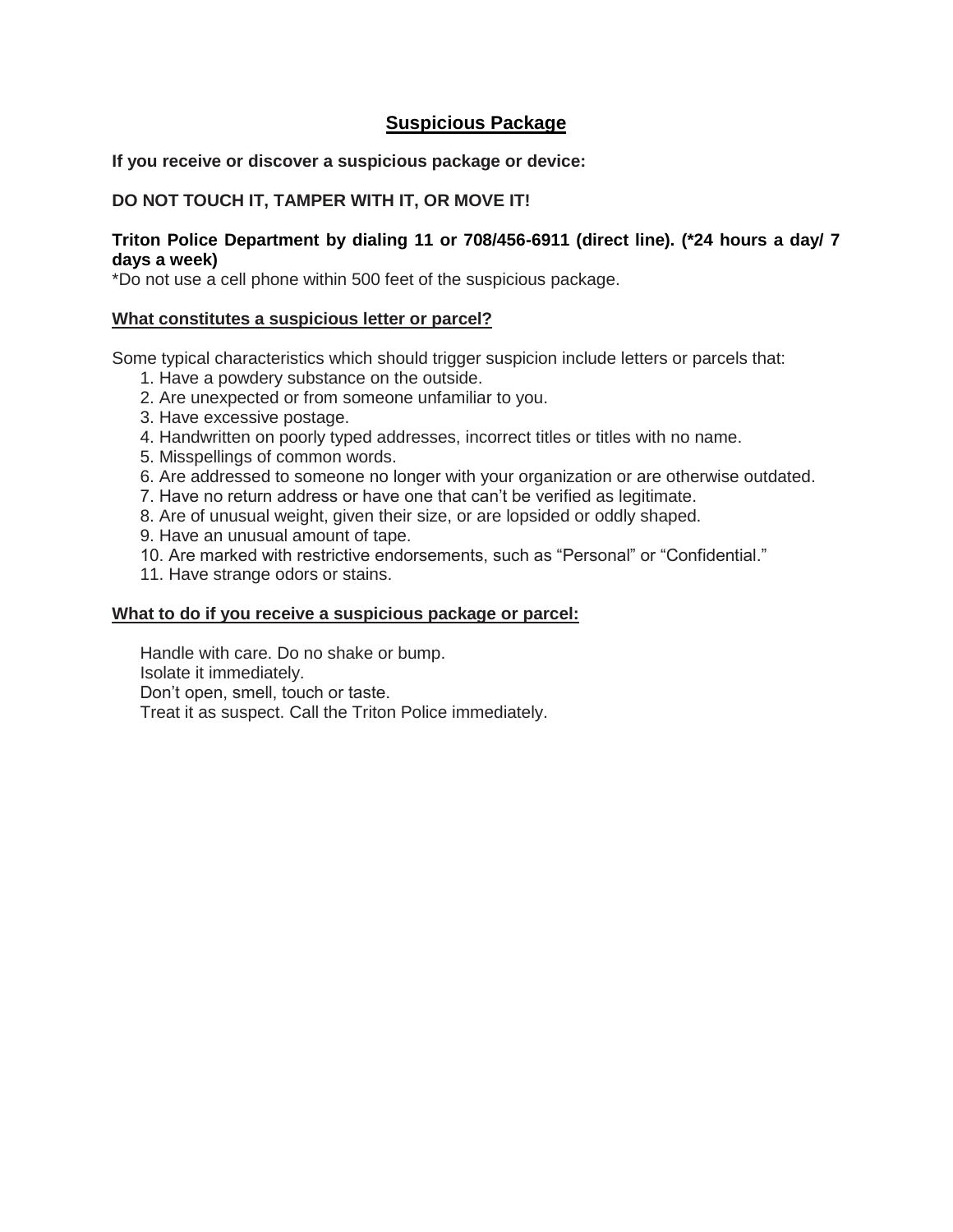## **Hazardous & Radioactive Materials**

In the event of an incident involving hazardous materials, the following procedures should be followed:

- 1. The Triton Police Department by dialing 11 or 708/456-6911 (direct line). (\*24 hours a day/ 7 days a week)
- 2. Isolate the affected area after notifying the police department
- 3. Isolate and confine all exposed and contaminated people to a safe area.
- 4. All exposed person(s) should remain together, but may move to an area of safety as a group.
- 5. Do not remove any items from a contaminated area
- 6. If not exposed, remain at least 500 yards from the area to avoid exposure.
- 7. Do not eat, drink, or smoke in the area. Do not use food or drinking water that may have been in contact with the material from the incident.
- 8. Provide police or fire personnel with information about the incident or the circumstances before, during, and after exposure. Assist police in their investigation and serve as a witness if requested to do so.
- 9. Be prepared to surrender personal items, including clothing, until same can be decontaminated.
- 10. DO NOT COLLECT SOUVENIRS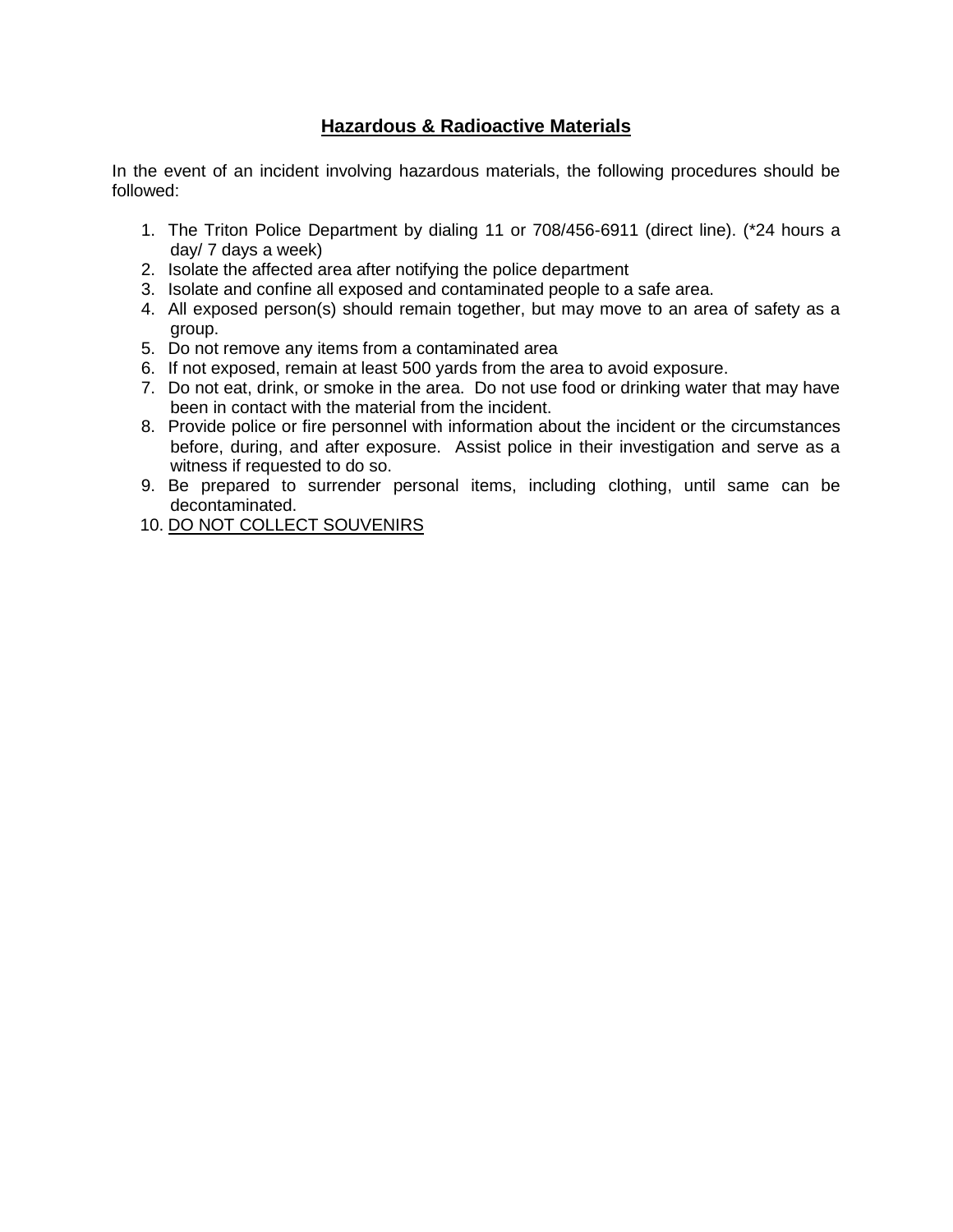## **Gas Leak**

Any employee who suspects, or verifies, that gas is leaking into an area on campus shall immediately contact the Triton Police Department by dialing 11 or 708/456-6911 (direct line) AND evacuate the area.